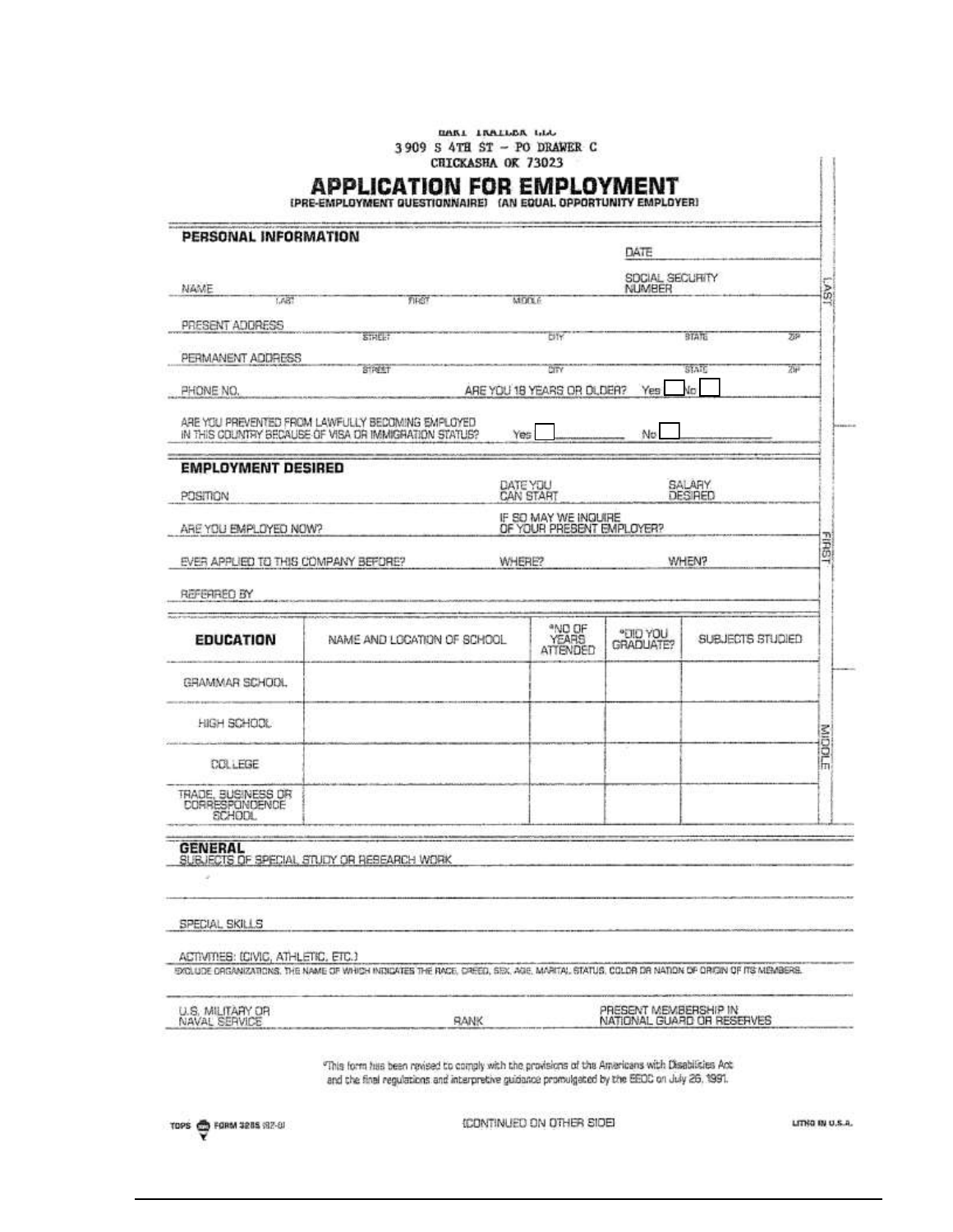|                                                                                                         |                                                            | FORMER EMPLOYERS (LIST BELOW LAST THREE EMPLOYERS, STARTING WITH LAST ONE FIRST).                                                                                                                                                                                                                                                                                                                                                                                                                                                                                                                                                                                                                                                                                                                                                                                                                                                                                |                                                 |                                                   |                    |                            |
|---------------------------------------------------------------------------------------------------------|------------------------------------------------------------|------------------------------------------------------------------------------------------------------------------------------------------------------------------------------------------------------------------------------------------------------------------------------------------------------------------------------------------------------------------------------------------------------------------------------------------------------------------------------------------------------------------------------------------------------------------------------------------------------------------------------------------------------------------------------------------------------------------------------------------------------------------------------------------------------------------------------------------------------------------------------------------------------------------------------------------------------------------|-------------------------------------------------|---------------------------------------------------|--------------------|----------------------------|
| DATE<br>MONTH AND YEAR                                                                                  | NAME AND ADDRESS OF EMPLOYER                               |                                                                                                                                                                                                                                                                                                                                                                                                                                                                                                                                                                                                                                                                                                                                                                                                                                                                                                                                                                  | SALARY                                          | <b>PDSITION</b>                                   | REASON FOR LEAVING |                            |
| <b>FROM</b>                                                                                             |                                                            |                                                                                                                                                                                                                                                                                                                                                                                                                                                                                                                                                                                                                                                                                                                                                                                                                                                                                                                                                                  |                                                 |                                                   |                    |                            |
| 10                                                                                                      |                                                            |                                                                                                                                                                                                                                                                                                                                                                                                                                                                                                                                                                                                                                                                                                                                                                                                                                                                                                                                                                  |                                                 |                                                   |                    |                            |
| FROM                                                                                                    |                                                            |                                                                                                                                                                                                                                                                                                                                                                                                                                                                                                                                                                                                                                                                                                                                                                                                                                                                                                                                                                  |                                                 |                                                   |                    |                            |
| TD                                                                                                      |                                                            |                                                                                                                                                                                                                                                                                                                                                                                                                                                                                                                                                                                                                                                                                                                                                                                                                                                                                                                                                                  |                                                 |                                                   |                    |                            |
| FROM<br>70                                                                                              |                                                            |                                                                                                                                                                                                                                                                                                                                                                                                                                                                                                                                                                                                                                                                                                                                                                                                                                                                                                                                                                  |                                                 |                                                   |                    |                            |
| <b>FROM</b>                                                                                             |                                                            |                                                                                                                                                                                                                                                                                                                                                                                                                                                                                                                                                                                                                                                                                                                                                                                                                                                                                                                                                                  |                                                 |                                                   |                    |                            |
| ΤΟ                                                                                                      |                                                            |                                                                                                                                                                                                                                                                                                                                                                                                                                                                                                                                                                                                                                                                                                                                                                                                                                                                                                                                                                  |                                                 |                                                   |                    |                            |
|                                                                                                         | WHICH OF THESE JOBS DID YOU LIKE BEST?                     |                                                                                                                                                                                                                                                                                                                                                                                                                                                                                                                                                                                                                                                                                                                                                                                                                                                                                                                                                                  |                                                 |                                                   |                    |                            |
|                                                                                                         | WHAT DID YOU LIKE MOST ABOUT THIS JOB?                     |                                                                                                                                                                                                                                                                                                                                                                                                                                                                                                                                                                                                                                                                                                                                                                                                                                                                                                                                                                  |                                                 |                                                   |                    |                            |
|                                                                                                         |                                                            | REFERENCES: GIVE THE NAMES OF THREE PERSONS NOT RELATED TO YOU, WHOM YOU HAVE KNOWN AT LEAST ONE YEAR.                                                                                                                                                                                                                                                                                                                                                                                                                                                                                                                                                                                                                                                                                                                                                                                                                                                           |                                                 |                                                   |                    |                            |
| NAME                                                                                                    |                                                            | PHONE# / ADDRESS                                                                                                                                                                                                                                                                                                                                                                                                                                                                                                                                                                                                                                                                                                                                                                                                                                                                                                                                                 |                                                 | <b>BUSINESS</b>                                   |                    | YEARS<br><b>ACQUAINTED</b> |
| л.                                                                                                      |                                                            |                                                                                                                                                                                                                                                                                                                                                                                                                                                                                                                                                                                                                                                                                                                                                                                                                                                                                                                                                                  |                                                 |                                                   |                    |                            |
| 2                                                                                                       |                                                            |                                                                                                                                                                                                                                                                                                                                                                                                                                                                                                                                                                                                                                                                                                                                                                                                                                                                                                                                                                  |                                                 |                                                   |                    |                            |
| з                                                                                                       |                                                            |                                                                                                                                                                                                                                                                                                                                                                                                                                                                                                                                                                                                                                                                                                                                                                                                                                                                                                                                                                  |                                                 |                                                   |                    |                            |
| IT IS UNLAWFUL IN THE STATE OF<br>IN CASE OF<br>EMERGENCY NOTIFY                                        | SUBJECT TO CRIMINAL PENALTIES AND CIVIL LIABILITY.<br>NAME | THE FOLLOWING STATEMENT APPLIES IN: MARYLAND & MASSACHUSETTS, IFI in name of state)<br>CONDITION OF EMPLOYMENT OR CONTINUED EMPLOYMENT. AN EMPLOYER WHO VIOLATES THIS LAW SHALL BE                                                                                                                                                                                                                                                                                                                                                                                                                                                                                                                                                                                                                                                                                                                                                                               | <b>Signscure of Applicant</b><br><b>ADDRESS</b> | TO REQUIRE OR ADMINISTER A LIE DETECTOR TEST AS A | PHONE NO.          |                            |
|                                                                                                         | <b>SIGNATURE</b>                                           | "I CERTIFY THAT ALL THE INFORMATION SUBMITTED BY ME ON THIS APPLICATION IS TRUE AND COMPLETE, AND I UNDERSTAND THAT IF<br>ANY FALSE INFORMATION, OMISSIONS. OR MISREPRESENTATIONS ARE DISCOVERED, MY APPLICATION MAY BE REJECTED AND, IF I AM<br>IN CONSIDERATION OF MY EMPLOYMENT, I AGREE TO CONFORM TO THE COMPANY'S RULES AND REGULATIONS, AND I AGREE THAT MY<br>EMPLOYMENT AND COMPENSATION CAN BE TERMINATED, WITH OR WITHOUT CAUSE, AND WITH OR WITHOUT NOTICE, AT ANY TIME, AT<br>EITHER MY OR THE COMPANY'S OPTION. I ALSO UNDERSTAND AND AGREE THAT THE TERMS AND CONOITIONS OF MY EMPLOYMENT<br>MAY BE CHANGED, WITH OR WITHOUT CAUSE, AND WITH OR WITHOUT NOTICE, AT ANY TIME BY THE COMPANY, I UNDERSTAND THAT<br>NO COMPANY REPRESENTATIVE, OTHER THAN IT'S PRESIDENT, AND THEN ONLY WHEN IN WRITING AND SIGNED BY THE PRESIDENT,<br>HAS ANY AUTHORITY TO ENTER INTO ANY AGREEMENT FOR EMPLOYMENT FOR ANY SPECIFIC PERIOD OF TIME, OR TO MAKE ANY |                                                 |                                                   |                    |                            |
| EMPLOYED, MY EMPLOYMENT MAY BE TERMINATED AT ANY TIME.<br>AGREEMENT CONTRARY TO THE FOREGOING."<br>DATE |                                                            | DO NOT WRITE BELOW THIS LINE                                                                                                                                                                                                                                                                                                                                                                                                                                                                                                                                                                                                                                                                                                                                                                                                                                                                                                                                     |                                                 |                                                   |                    |                            |
| <b>INTERVIEWED BY</b>                                                                                   |                                                            |                                                                                                                                                                                                                                                                                                                                                                                                                                                                                                                                                                                                                                                                                                                                                                                                                                                                                                                                                                  |                                                 |                                                   | DATE               |                            |
| <b>REMARKS:</b>                                                                                         |                                                            |                                                                                                                                                                                                                                                                                                                                                                                                                                                                                                                                                                                                                                                                                                                                                                                                                                                                                                                                                                  |                                                 |                                                   |                    |                            |
| <b>NEATNESS</b>                                                                                         |                                                            |                                                                                                                                                                                                                                                                                                                                                                                                                                                                                                                                                                                                                                                                                                                                                                                                                                                                                                                                                                  | ABILITY                                         |                                                   |                    |                            |
|                                                                                                         |                                                            | POSMON                                                                                                                                                                                                                                                                                                                                                                                                                                                                                                                                                                                                                                                                                                                                                                                                                                                                                                                                                           |                                                 | DEPT                                              |                    |                            |
| HIRED: C Yes C No.<br><b>SALARY/WAGE</b>                                                                |                                                            |                                                                                                                                                                                                                                                                                                                                                                                                                                                                                                                                                                                                                                                                                                                                                                                                                                                                                                                                                                  | OATE REPORTING TO WORK                          |                                                   |                    |                            |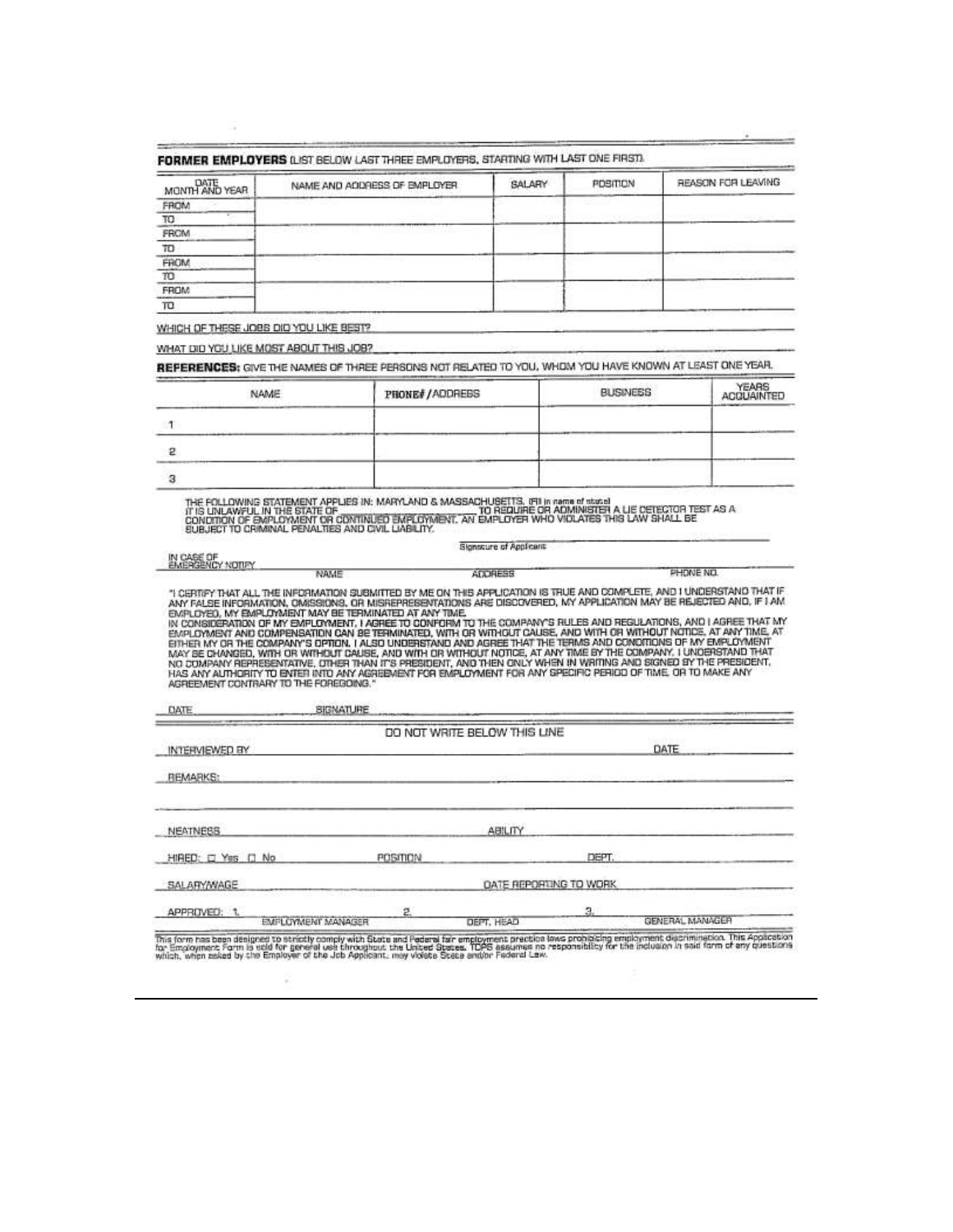## **APPLICANT'S STATEMENT**

I certify that answers given herein are true and complete to the best of my knowledge. I authorize investigation of all statements contained in this application for employment as may be necessary in arriving at an employment decision.

This application for employment shall be considered active for a period of time not to exceed 45 days. Any applicant wishing to be considered for employment beyond this time period should inquire as to whether or not applications are being accepted at this time.

I hereby understand and acknowledge that, unless otherwise defined by applicable law, any employment relationship with this organization is of an *"at will"* nature, which means that the Employee may resign at any time and the Employer may discharge Employee at any time with or without cause. If is further understood that this *"at will"* employment relationship may not be changed by any written document or by conduct unless such change is specifically acknowledged in writing by an authorized executive of this organization.

In the event of employment, I understand that false or misleading information given in my application or interview(s) may result in discharge. I understand also, that I am required to abide by all rules and regulations of the employer.

Signature of Applicant

\_\_\_\_\_\_\_\_\_\_\_\_\_\_\_\_\_\_\_\_\_\_\_\_\_\_\_\_\_\_\_\_\_\_\_\_\_\_\_\_\_\_\_ Date\_\_\_\_\_\_\_\_\_\_\_\_\_\_\_\_\_\_\_\_\_\_\_\_\_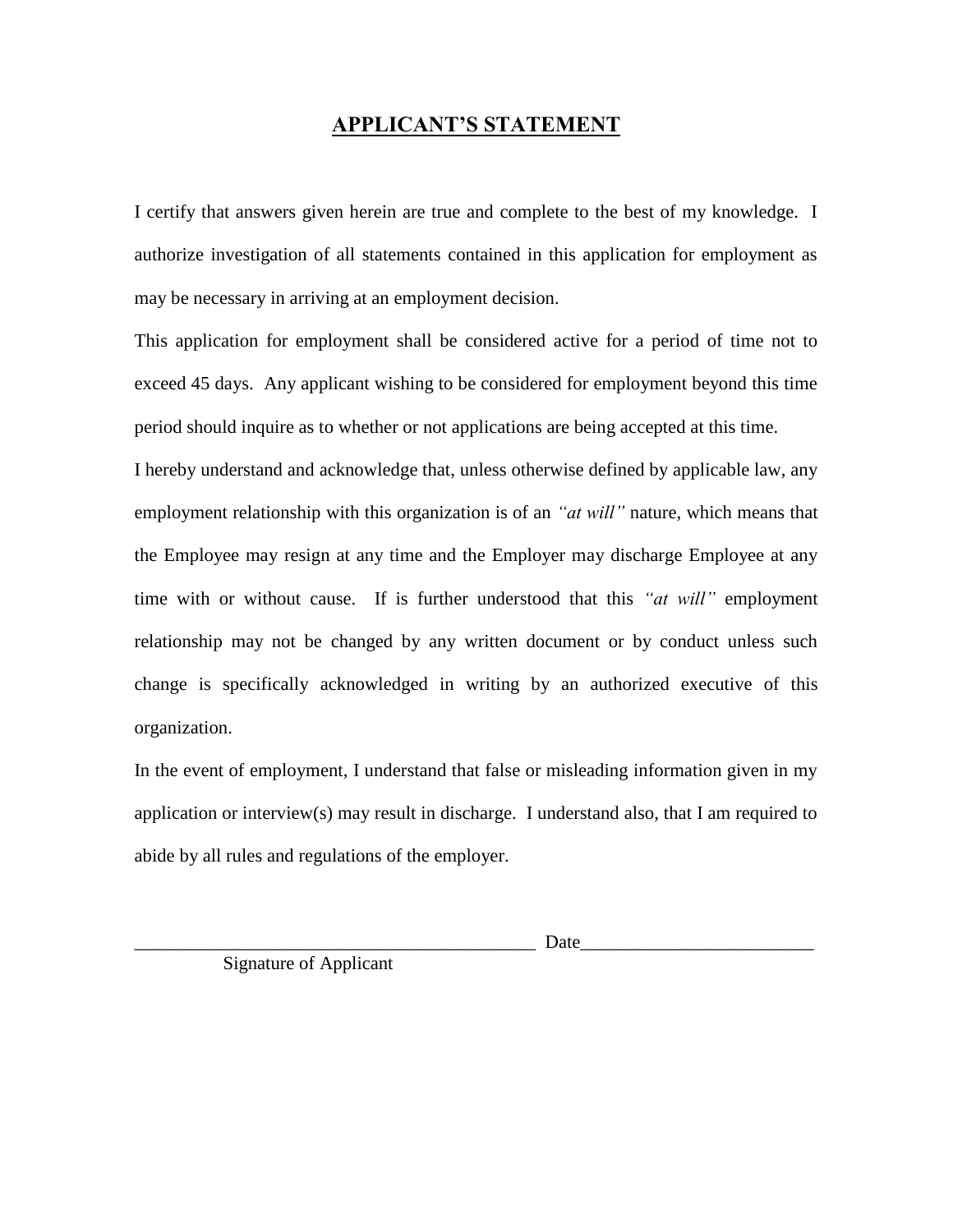### **BACKGROUND INVESTIGATION RELEASE**

I \_\_\_\_\_\_\_\_\_\_\_\_\_\_\_\_\_\_\_\_\_\_\_\_\_\_\_\_\_\_\_\_\_\_\_ do hereby voluntarily, without duress, coercion, threats, promises of reward or immunity, give my consent for a complete background investigation to be conducted. I hereby authorize **HART** TRAILER LLC, to check all State, Federal and local law enforcement agencies for any criminal record or convictions. I further agree to allow **HART** TRAILER LLC. to contact any previous employers to verify my job history and performance. I also give my consent for **HART** TRAILER LLC to check all legal credit reporting agencies, workers compensations records, driving record agencies and any other agencies as may be necessary.

I hereby swear that all information that I submit to **HART TRAILER LLC** is true and correct to the best of my knowledge and ability. I understand that any false information that I submit to **HART** TRAILER LLC, written or verbal, during this investigation is grounds for non-hiring or termination if already employed. I also agree that all investigative information and materials obtained by **HART** TRAILER LLC will be submitted to my prospective employer.

I do hereby hold harmless **HART** TRAILER LLC, their agents, owners and employees from any liability, monetary or otherwise, flowing from any aspect of this investigation.

**Witness:\_\_\_\_\_\_\_\_\_\_\_\_\_\_\_\_\_\_\_\_\_\_\_\_\_ Signature:\_\_\_\_\_\_\_\_\_\_\_\_\_\_\_\_\_\_\_\_\_\_\_\_\_\_\_\_** Date:

The following information is needed for your complete background check.

### **PLEASE PRINT CLEARLY**

| Name:                                                                                   |      |             |              |      |        |
|-----------------------------------------------------------------------------------------|------|-------------|--------------|------|--------|
| First                                                                                   |      | Middle Name |              | Last | Maiden |
| Date of Birth: Month______ Day _____ Year ____ Social Security Number: ________________ |      |             |              |      |        |
|                                                                                         |      |             |              |      |        |
| <b>Current Address:</b>                                                                 |      |             |              |      |        |
| <b>Street</b>                                                                           | City |             | <b>State</b> | Zip  | Phone  |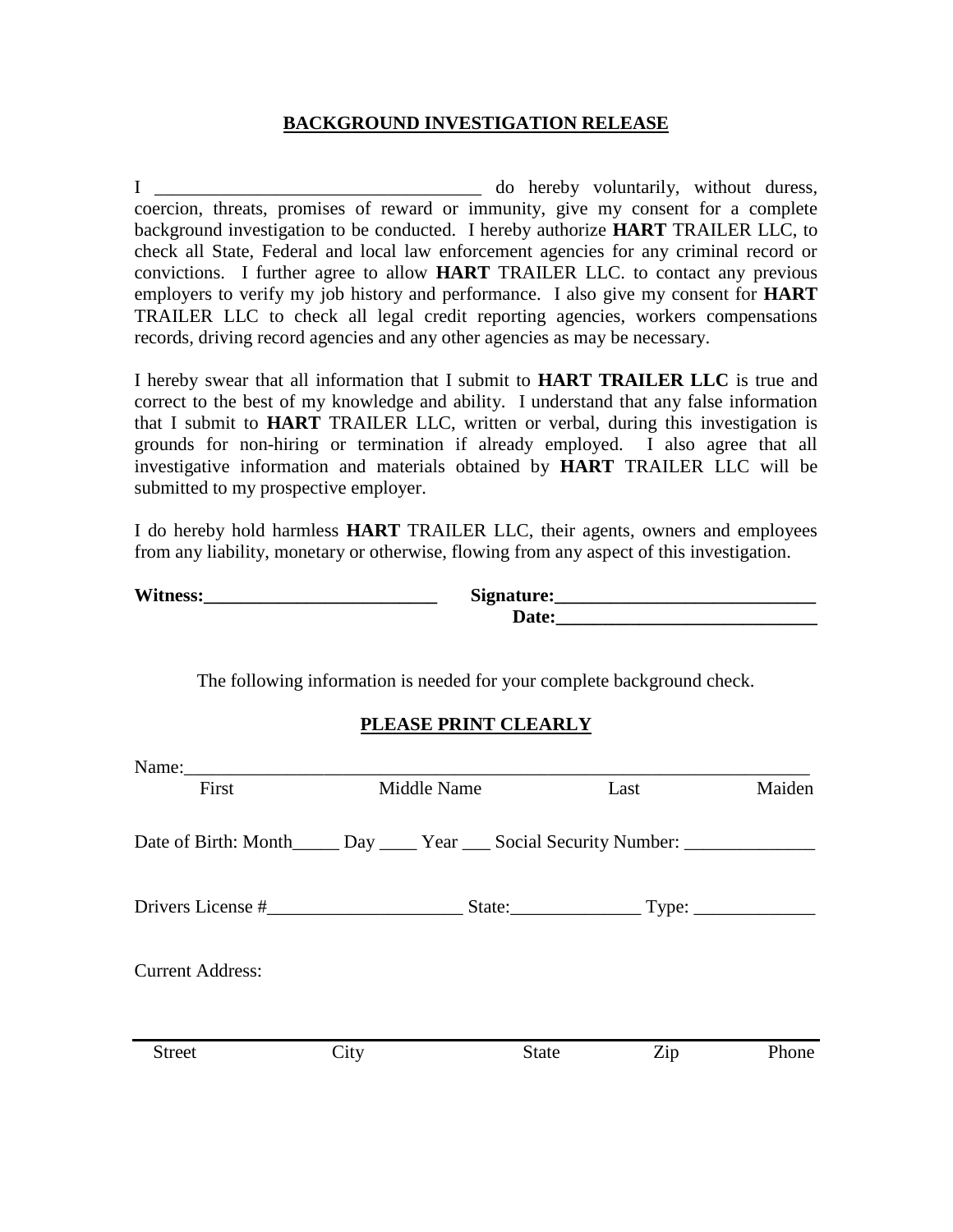# **HART TRAILER LLC MEDICAL MARIJUANA WORKPLACE POLICIES**

The following rules/restrictions apply to those **with and without** an Oklahoma Medical Marijuana License:

# **Lawful Workplace Restrictions:**

May not use or possess marijuana on you personally or in personal vehicle or on company property

May not use or be impaired by marijuana while at work

May not use or possess marijuana on or off premises while working or representing Hart Trailer

By signing below I acknowledge that I have read and understand the Medical Marijuana Workplace Policies of Hart Trailer LLC

\_\_\_\_\_\_\_\_\_\_\_\_\_\_\_\_\_\_\_\_\_\_\_\_\_\_\_\_\_\_\_\_\_\_\_\_\_\_\_\_\_\_\_\_\_\_\_\_\_\_\_\_\_\_\_\_\_\_\_\_

\_\_\_\_\_\_\_\_\_\_\_\_\_\_\_\_\_\_\_\_\_\_\_\_\_\_\_\_\_\_\_\_\_\_\_\_\_\_\_\_\_\_\_\_\_\_\_\_\_\_\_\_\_\_\_\_\_\_\_\_

\_\_\_\_\_\_\_\_\_\_\_\_\_\_\_\_\_\_\_\_\_\_\_\_\_\_\_\_\_\_\_\_\_\_\_\_\_\_\_\_\_\_\_\_\_\_\_\_\_\_\_\_\_\_\_\_\_\_\_\_

Print Name

Sign Name

Date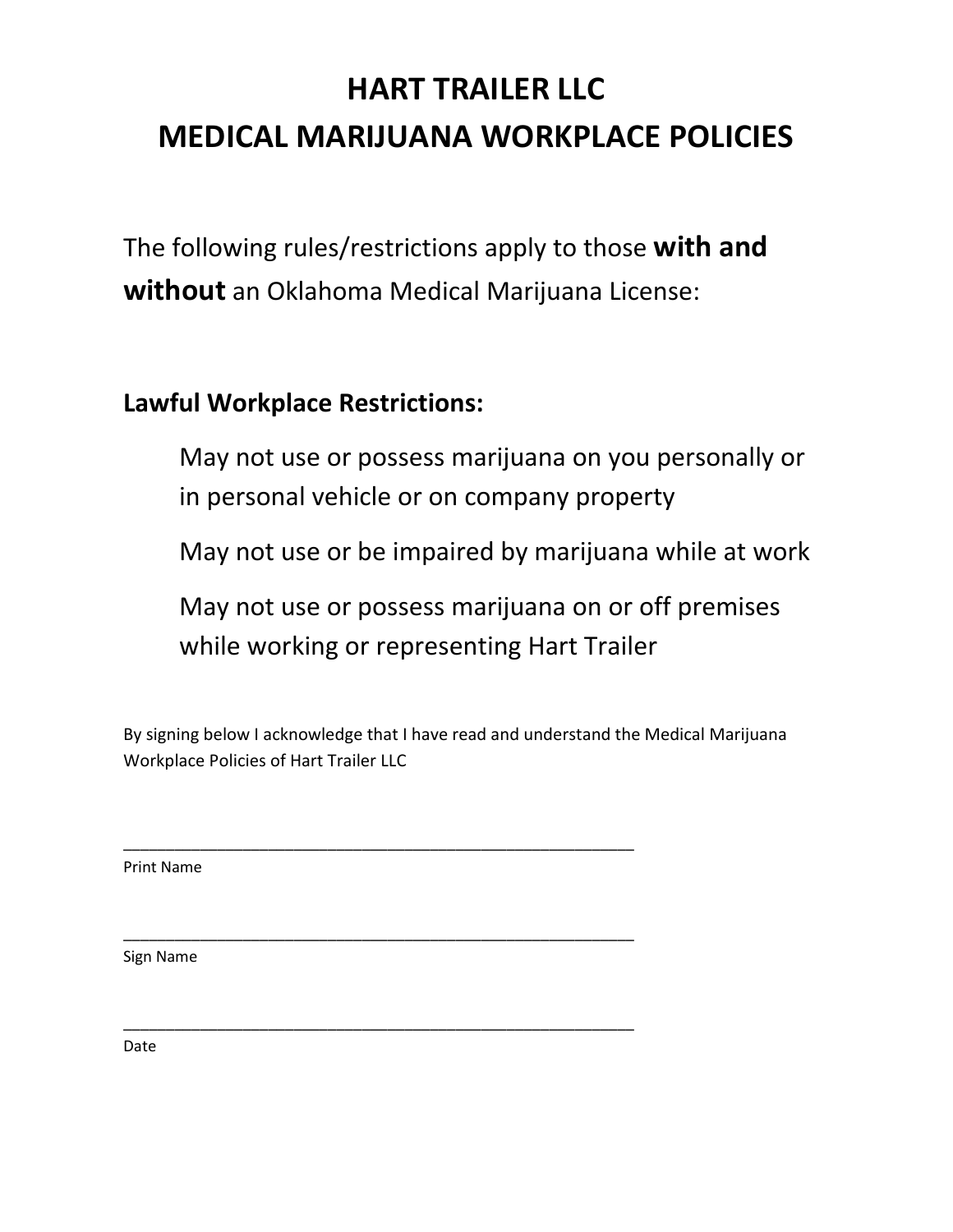#### **DISCLOSURE AND AUTHORIZATION FORM**

**HART Trailer LLC:**, (the "Company") may request background information about you from a consumer reporting agency in connection with your employment application and for employment purposes. This information may be obtained in the form of consumer reports and/or investigative consumer reports. These reports may be obtained at any time after receipt of your authorization and, if you are hired by the Company, throughout your employment.

Consolidated Security Consultants, Inc. will obtain the reports for the Company. Consolidated Security Consultants, Inc. address is P. O. Box 12067, Oklahoma City, OK 73157 and can be contacted at 405-840-7069. The reports may contain information bearing on your character, general reputation, personal characteristics, mode of living and credit standing. The types of information that may be obtained include, but are not limited to: social security number verifications; credit reports; criminal records checks; public court records checks; driving records checks; educational records checks; employment verifications; personal and professional references checks; licensing and certification records checks; drug testing results; etc. The information contained in the reports will be obtained from private and public record sources, including, as appropriate, personal interviews with sources, such as neighbors, friends, associates and former employers.

You may request more information about the nature and scope of any investigative consumer reports by contacting the Company at: HART Trailer LLC, PO Drawer C Chickasha OK 73023-0757, 1-405- 224-3634, Attention Tracy Hart-Graham. A summary of your rights under the Fair Credit Reporting Act is also being provided to you.

#### **ADDITIONAL STATE LAW NOTICES**

If you are a California, Maine, New York or Washington applicant, please also note:

**CALIFORNIA:** Under section 1786.22 of the California Civil Code, you may view the file maintained on you by Precise Hire during normal business hours. You may also obtain a copy of this file, upon submitting proper identification and paying the costs of duplication services, by appearing at Precise Hire's offices in person, during normal business hours and on reasonable notice, or by mail. You may also receive a summary of the file by telephone, upon submitting proper identification. Precise Hire has trained personnel available to explain your file to you, including any coded information. If you appear in person, you may be accompanied by one other person, provided that person furnishes proper identification.

**NEW YORK:** You have the right, upon request, to be informed of whether or not a consumer report was requested. If a consumer report is requested, you will be provided with the name and address of the consumer reporting agency furnishing the report. You may inspect and receive a copy of the report by contacting that agency.

**MAINE:** You have the right, upon request, to be informed of whether an investigative consumer report was requested, and if one was requested, the name and address of the consumer reporting agency furnishing the report. You may request and receive from the Company, within five business days of our receipt of your request, the name, address and telephone number of the nearest unit designated to handle inquiries for the consumer reporting agency issuing an investigative consumer report concerning you. You also have the right, under Maine law, to request and promptly receive from all such agencies copies of any such reports.

**WASHINGTON STATE:** If we request an investigative consumer report, you have the right, upon written request made within a reasonable period of time after your receipt of this disclosure, to receive from us a complete and accurate disclosure of the nature and scope of the investigation we requested. You also have the right to request from the consumer reporting agency a written summary of your rights and remedies under the Washington Fair Credit Reporting Act.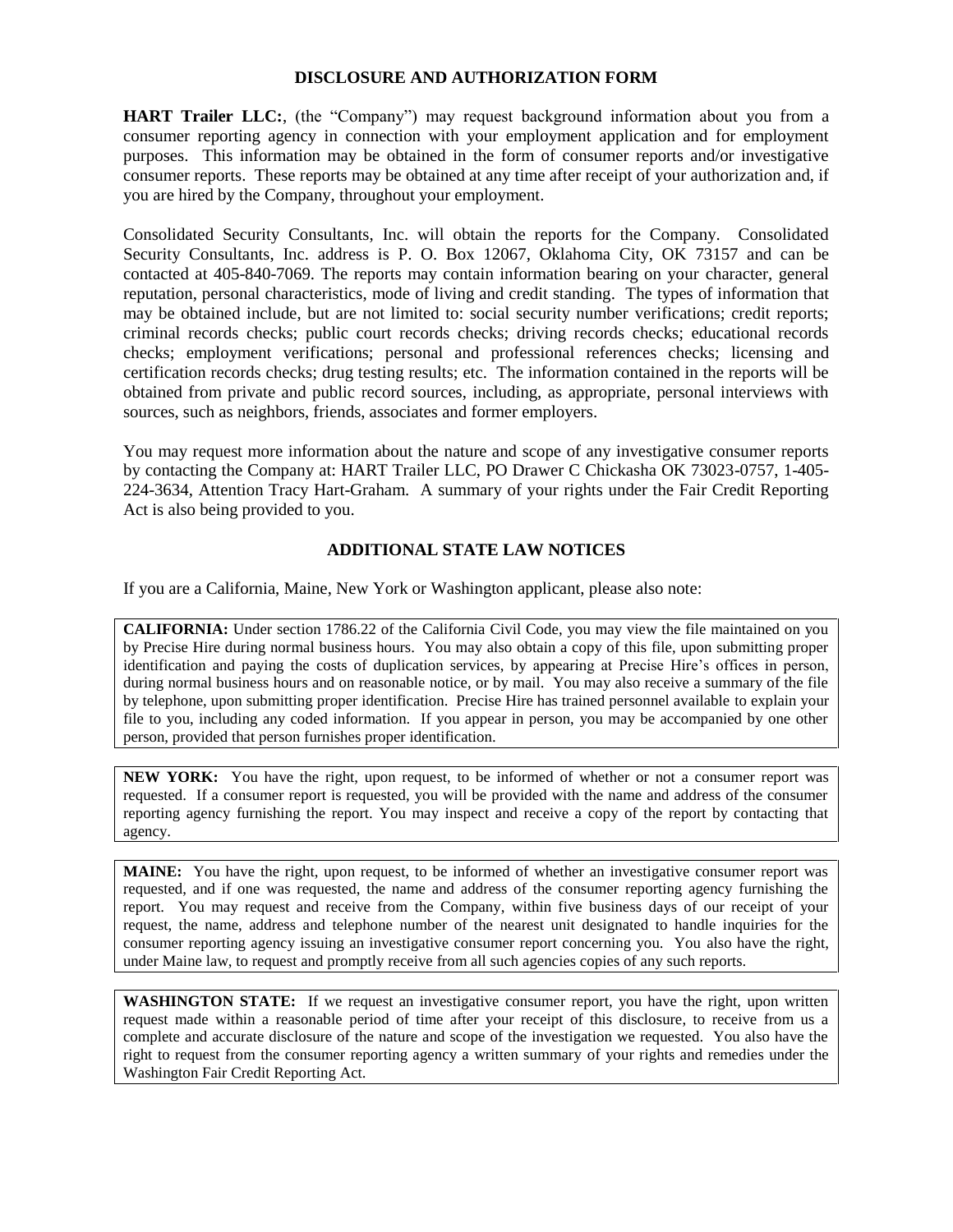#### **AUTHORIZATION**

I have carefully read and understand this Disclosure and Authorization form and the attached summary of rights under the Fair Credit Reporting Act. By my signature below, I consent to the release of consumer reports and investigative consumer reports prepared by Precise Hire, Inc., to the Company and its designated representatives and agents. I understand that if the Company hires me, my consent will apply, and the Company may obtain reports, throughout my employment.

I also understand that information contained in my job application or otherwise disclosed by me before or during my employment, if any, may be used for the purpose of obtaining consumer reports and/or investigative consumer reports.

By my signature below, I authorize law enforcement agencies, learning institutions (including public and private schools and universities), information service bureaus, credit bureaus, record/data repositories, courts (federal, state and local), motor vehicle records agencies, my past or present employers, the military, and other individuals and sources to furnish any and all information on me that is requested by the consumer reporting agency.

By my signature below, I certify the information I provided on this form is true and correct. I agree that this Disclosure and Authorization form in original, faxed or photocopied form, will be valid for any reports that may be requested by or on behalf of the Company.

**California, Minnesota or Oklahoma applicants only --** You will be provided with a free copy of any consumer reports or investigative consumer reports obtained on you if you check the box below.  $\Box$  I wish to receive a free copy of the report from requesting company. Applicant Last Name \_\_\_\_\_\_\_\_\_\_\_\_\_\_\_\_\_\_\_\_\_\_\_ First \_\_\_\_\_\_\_\_\_\_\_\_\_\_\_\_\_ Middle \_\_\_\_\_\_\_\_\_\_\_\_\_ Social Security No.\* \_\_\_\_\_\_\_\_\_\_\_\_\_\_\_\_\_\_\_\_\_\_\_\_Date of Birth \_\_\_\_\_\_\_\_\_\_\_\_\_\_\_\_\_\_\_\_\_\_\_\_\_\_\_\_\_ Present Address \_\_\_\_\_\_\_\_\_\_\_\_\_\_\_\_\_\_\_\_\_\_\_\_\_\_\_\_\_\_\_\_\_\_\_\_\_\_\_\_\_\_\_\_\_\_\_\_\_\_\_\_\_\_\_\_\_\_\_\_\_\_\_\_\_\_\_\_\_\_\_\_\_\_\_\_ City/State/Zip \_\_\_\_\_\_\_\_\_\_\_\_\_\_\_\_\_\_\_\_\_\_\_\_\_\_\_\_\_\_\_\_\_\_\_\_\_\_\_\_\_\_\_\_\_\_\_\_\_\_\_\_\_\_\_\_\_\_\_\_\_\_\_\_\_\_\_\_\_\_\_\_\_\_\_\_\_ Prior Addresses **Example 2018** From: To:  $\overline{a}$  \_\_\_\_\_\_\_\_\_\_\_\_\_\_\_\_\_\_\_\_\_\_\_\_\_\_\_\_\_\_\_\_\_\_\_ From: \_\_\_\_\_\_\_\_\_\_\_ To: \_\_\_\_\_\_\_\_\_\_\_\_ \_\_\_\_\_\_\_\_\_\_\_\_\_\_\_\_\_\_\_\_\_\_\_\_\_\_\_\_\_\_\_\_\_\_\_ From: \_\_\_\_\_\_\_\_\_\_\_ To: \_\_\_\_\_\_\_\_\_\_\_\_ Driver's License: State $\frac{\text{#}}{\text{#}}$ Applicant Signature Date Date **Date** 

\*This information will be used only for background screening purposes and will not be taken into consideration in any employment decisions.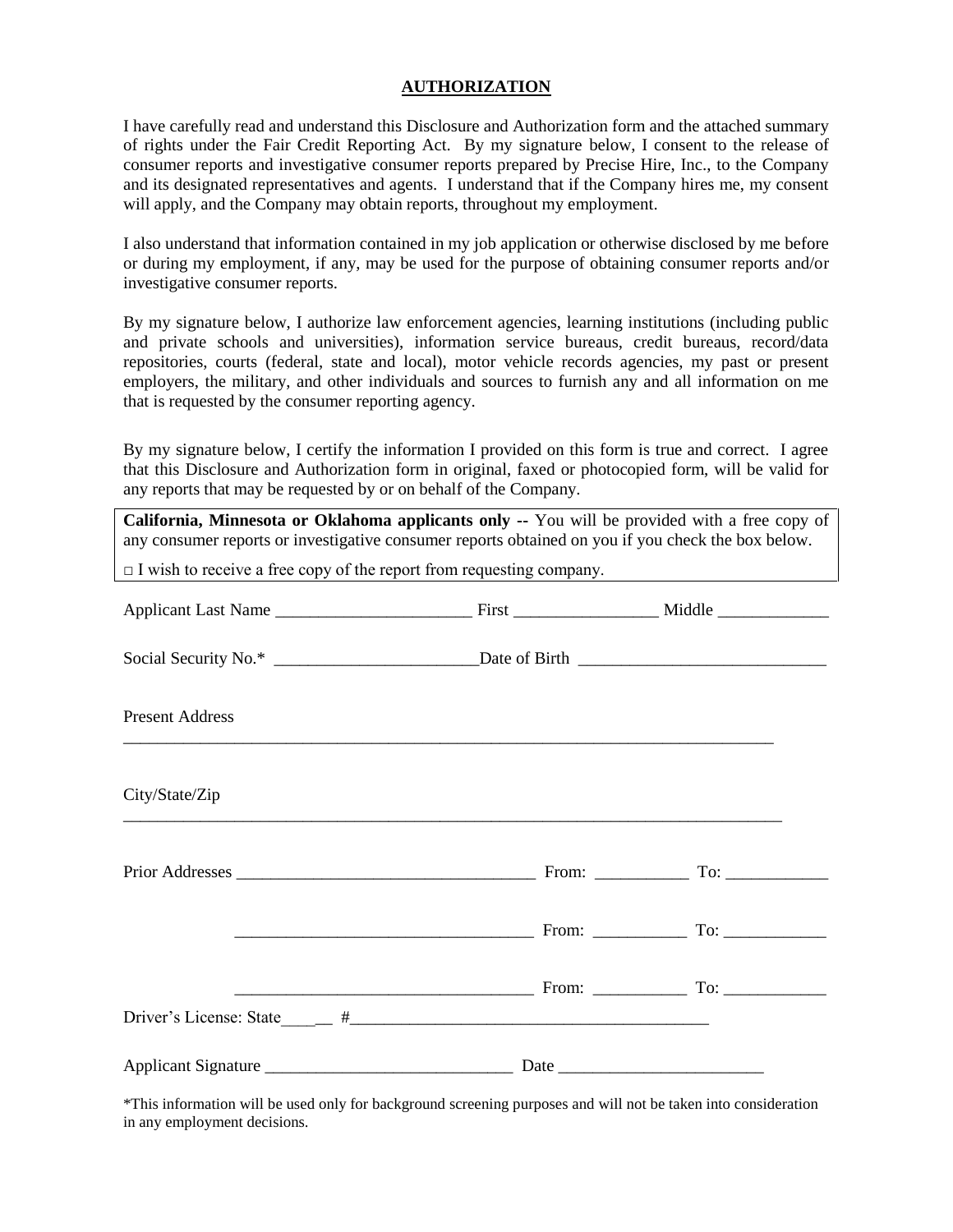*Para informacion en español, visite [www.ftc.gov/credit](http://www.ftc.gov/CREDIT) o escribe a la FTC Consumer Response Center, Room 130-A 600 Pennsylvania Ave., N.W., Washington, DC 20580*

#### **A SUMMARY OF YOUR RIGHTS UNDER THE FAIR CREDIT REPORTING ACT**

The Federal Fair Credit Reporting Act (FCRA) promotes the accuracy, fairness, and privacy of information in the files of consumer reporting agencies. There are many types of consumer reporting agencies, including credit bureaus and specialty agencies (such as agencies that sell information about check writing histories, medical records, and rental history records). Here is a summary of your major rights under the FCRA. **For more information, including information about additional rights, go to [www.ftcgov/credit](http://www.ftcgov/credit) or write to: Consumer Response Center, Room 130-A, Federal Trade Commission, 600 Pennsylvania Ave. N.W., Washington, DC 20580.**

- **You must be told if information in your file has been used against you.** Anyone who uses a credit report or another type of consumer report to deny your application for credit, insurance, or employment – or to take another adverse action against you – must tell you, and must give you the name, address, and phone number of the agency that provided the information.
- **You have the right to know what is in your file.** You may request and obtain all the information about you in the files of a consumer reporting agency (your "file disclosure"). You will be required to provide proper identification, which may include your Social Security number. In many cases, the disclosure will be free. You are entitled to a free file disclosure if:

a person has taken adverse action against you because of information in your credit report;

you are the victim of identity theft and place a fraud alert in your file;

your file contains inaccurate information as a result of fraud;

you are on public assistance;

you are unemployed but expect to apply for employment within 60 days.

In addition, by September 2005 all consumers will be entitled to one free disclosure every 12 months upon request from each nationwide credit bureau and from nationwide specialty consumer reporting agencies. See [www.ftc.gov/credit](http://www.ftc.gov/credit) for additional information.

- **You have the right to ask for a credit score.** Credit scores are numerical summaries of your credit-worthiness based on information from credit bureaus. You may request a credit score from consumer reporting agencies that create scores or distribute scores used in residential real property loans, but you will have to pay for it. In some mortgage transactions, you will receive credit score information for free from the mortgage lender.
- **You have the right to dispute incomplete or inaccurate information.** If you identify information in your file that is incomplete or inaccurate, and report it to the consumer reporting agency, the agency must investigate unless your dispute is frivolous. See [www.ftc.gov/credit](http://www.ftc.gov/credit) for an explanation of dispute procedures.

**Consumer reporting agencies must correct or delete inaccurate, incomplete, or**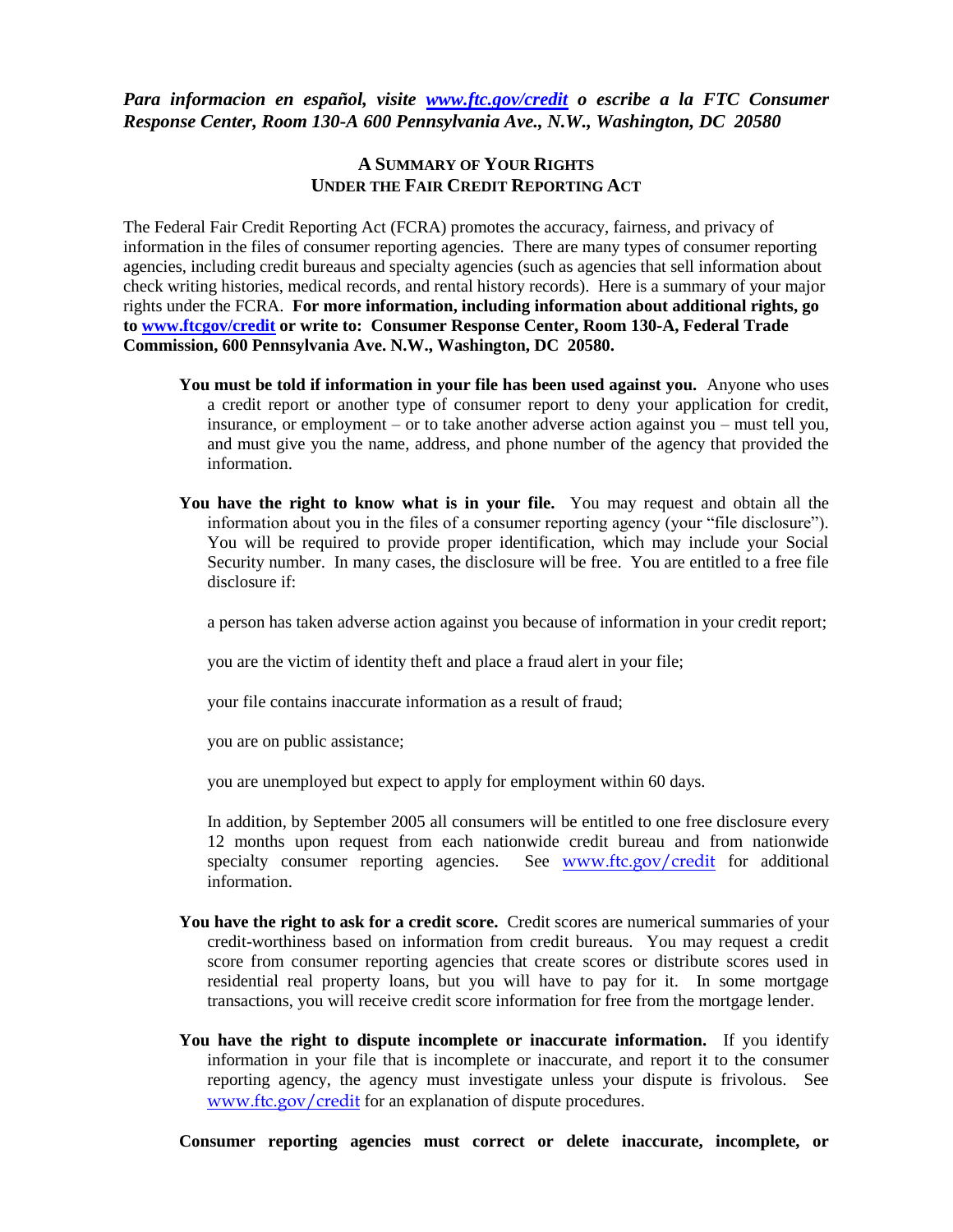**unverifiable information.** Inaccurate, incomplete or unverifiable information must be removed or corrected, usually within 30 days. However, a consumer agency may continue to report information it has verified as accurate.

- **Consumer reporting agencies may not report outdated negative information.** In most cases, a consumer reporting agency may not report negative information that is more than seven years old, or bankruptcies that are more than 10 years old.
- **Access to your file is limited.** A consumer reporting agency may provide information about you only to people with a valid need – usually to consider an application with a creditor, insurer, employer, landlord, or other business. The FCRA specifies those with a valid need for access.
- **You must give your consent for reports to be provided to employers.** A consumer reporting agency may not give out information about you to your employer, or a potential employer, without your written consent given to the employer. Written consent generally is not required in the trucking industry. For more information, go to [www.ftc.gov/credit](http://www.ftc.gov/credit).
- **You may limit "prescreened" offers of credit and insurance you get based on information in your credit report.** Unsolicited "prescreened" offers for credit and insurance must include a toll-free phone number you can call if you choose to remove your name and address from the lists these offers are based on. You may opt-out with the nationwide credit bureaus at 1-888-567-8688.
- **You may seek damages from violators.** If a consumer reporting agency, or, in some cases, a user of consumer reports or a furnisher of information to a consumer reporting agency violates the FCRA, you may be able to sue in state or federal court.
- **Identity theft victims and active duty military personnel have additional rights.** For more information, visit [www.ftc.gov/credit](http://www.ftc.gov/credit).

**States may enforce the FCRA, and many states have their own consumer reporting laws. In some cases, you may have more rights under state law. For more information, contact your state or local consumer protection agency or your state Attorney General. Federal enforcers are:**

| <b>TYPE OF BUSINESS:</b>                                                                                                                 | PLEASE CONTACT:                                                                                                                                                 |
|------------------------------------------------------------------------------------------------------------------------------------------|-----------------------------------------------------------------------------------------------------------------------------------------------------------------|
| Consumer reporting agencies, creditors and others not listed below                                                                       | <b>Federal Trade Commission: Consumer Response Center -</b><br><b>FCRA</b><br>Washington, DC 20580 1-877-382-4357                                               |
| National banks, federal branches/agencies of foreign banks (word<br>"National" or initials "N.A." appear in or after bank's name)        | <b>Office of the Comptroller of the Currency</b><br><b>Compliance Management, Mail Stop 6-6</b><br>Washington, DC 20219 800-613-6743                            |
| Federal Reserve System member banks (except national banks, and<br>federal branches/agencies of foreign banks)                           | <b>Federal Reserve Board</b><br>Division of Consumer & Community Affairs<br>Washington, DC 20551 202-452-3693                                                   |
| Savings associations and federally chartered savings banks (word<br>"Federal" or initials "F.S.B." appear in federal institution's name) | <b>Office of Thrift Supervision</b><br><b>Consumer Complaints</b><br>Washington, DC 20552 800-842-6929                                                          |
| Federal credit unions (words "Federal Credit Union" appear in<br>institution's name)                                                     | National Credit Union Administration<br>1775 Duke Street<br>Alexandria, VA 22314 703-519-4600                                                                   |
| State-chartered banks that are not members of the Federal Reserve<br>System                                                              | <b>Federal Deposit Insurance Corporation</b><br><b>Consumer Response Center</b><br>2345 Grand Avenue, Suite 100<br>Kansas City, MO 64108-2638<br>1-877-275-3342 |